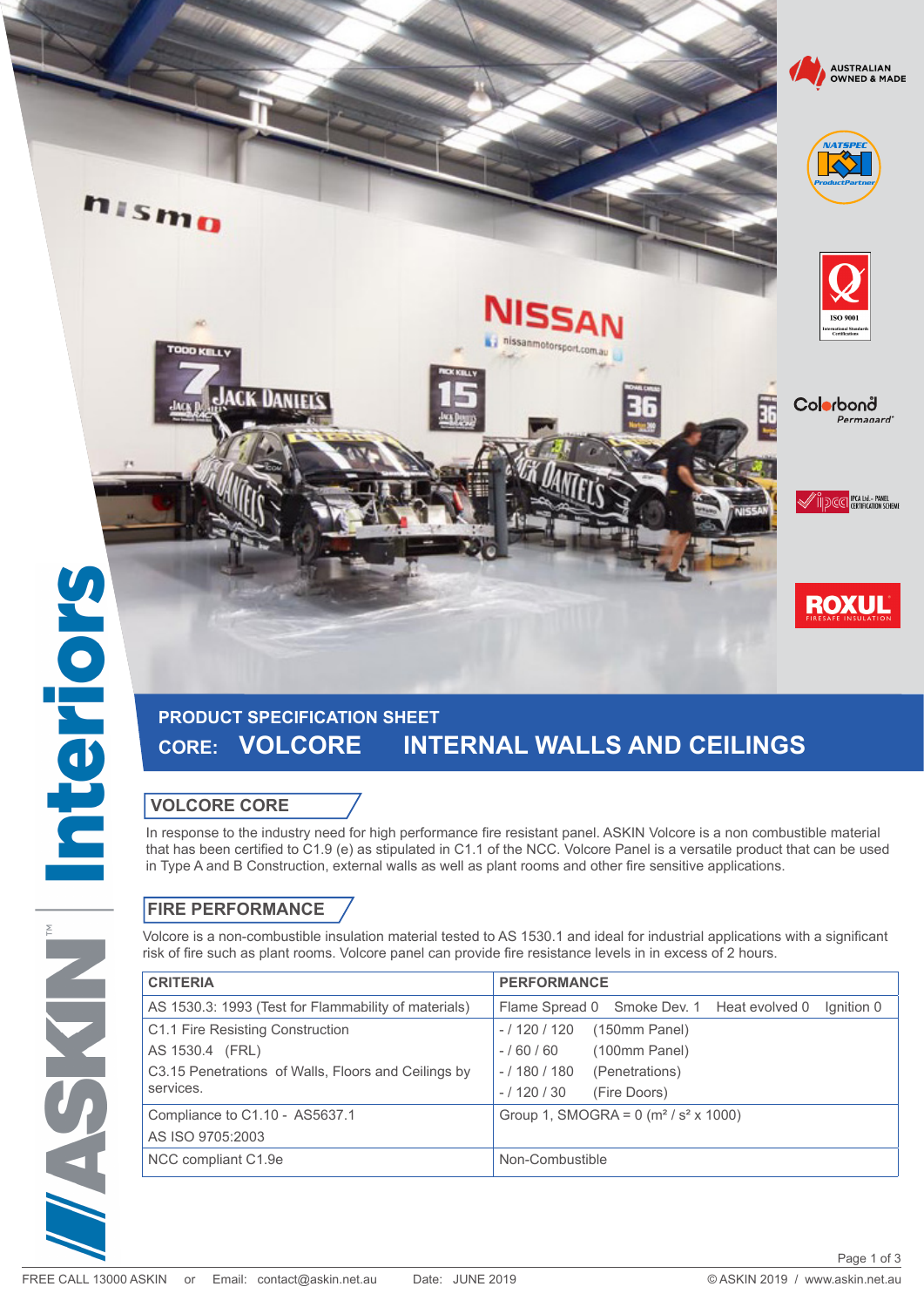# **PRODUCT SPECIFICATION SHEET CORE: VOLCORE INTERIORS**



## **R VALUES**

| <b>PANEL THICKNESS (mm)</b>                        | 50  | フロ | 00  | 120 | 150 |
|----------------------------------------------------|-----|----|-----|-----|-----|
| Volcore R-Value (m <sup>2</sup> K/W) at 15°Celcius | . ت |    | Z.U | U.  |     |

## **ACOUSTIC**

Volcore Panel with Air Films (Zones 1-6, wind speed <7m/s) NCC Specification J1.2-2, AS 2498.1: 1993

ASKIN® Panel achieves the following ratings for panel tested in accordance with AS 1191-2002 and assessed against AS/NZS ISO 717.1: 2004

| <b>PANEL THICKNESS</b>    | <b>RW</b> | $RW + Ctr$ |
|---------------------------|-----------|------------|
| ASKIN Volcore Panel 75mm  | 28        | 25         |
| ASKIN Volcore Panel 100mm | 29        |            |
| ASKIN Volcore Panel 120mm | 30        |            |
| ASKIN Volcore Panel 150mm | 31        |            |

## **PHYSICAL PROPERTIES**

| <b>CRITERIA</b> | PERFORMANCE                                       |
|-----------------|---------------------------------------------------|
| Density         | 100 / 120 kg/m3                                   |
| Trafficability  | Resistant to maintenance traffic ith crawl boards |

## **MANUFACTURING TOLERANCES**

| <b>CRITERIA</b> | <b>MANUFACTURED</b>            | <b>TOLERANCE</b> |
|-----------------|--------------------------------|------------------|
| Length          | 2,000mm to 13,500mm            | $+/-$ 5mm        |
| Width           | 1,000mm / 1200mm.              | $+/- 2mm$        |
|                 | Dependant on location and MOQ. |                  |
| Thicknesses     | 50, 75, 100, 120, 150mm        | $+/- 2mm$        |

## **COLOUR RANGE**

A full choice of colours are available subject to Minimum Order Quantities (MOQ) and warranties. Please contact your ASKIN sales representative.

## **ENVIRONMENTAL**

#### ZERO ODP

Volcore insulation manufacturing does not use Ozone Depleting Substances such as CFCs, HCFCs or HFCs.

#### Resource Efficiency

As an insulation product Volcore is efficient in its use of resources. This, coupled with the high insulation, mean that the energy savings from using Volcore will amount to many of times the energy required to produce the product.

### **FEATURES & BENEFITS**

- 
- 
- - -
- Non-Combustible **Non-Combustible 13.5m**
- Trafficable with crawlboards Trafficable with crawlboards **Fig. 100**
- Fast to install **Fast to install**  $\overline{B}$  Fast to install  $\overline{C}$  and  $\overline{D}$  Extremely thermally efficient (R Values up to 3.8)
- 2 Hour FRL's available  $\overline{a}$  and  $\overline{a}$  and  $\overline{a}$  are insurer approved
- Robust and durable building envelope **Ack Communist Communist Communist** Resilient material for a changing climate

Page 2 of 3